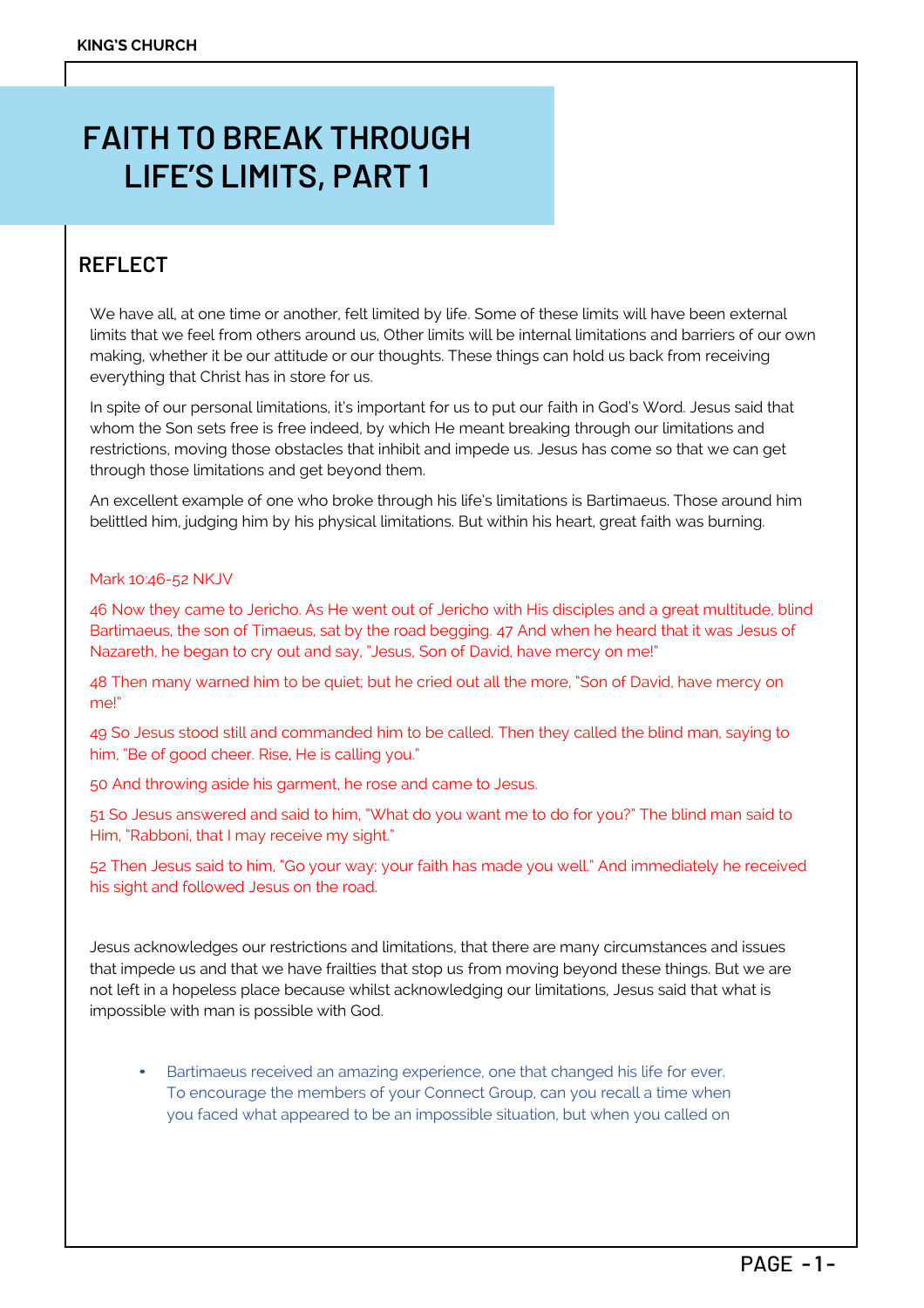# **FAITH TO BREAK THROUGH LIFE'S LIMITS, PART 1**

Jesus, your limitations were overcome in an unexpected way.

### **RESPOND**

There are five dimensions of Bartimaeus's faith that we can learn from, as he broke through the limits that were binding his life and overcame the restrictions that were holding him back. Today, we will take a closer look at the first two of these, to help us understand how our faith can break through the restrictions and hindrances that stand in our way.

The first dimension is this: FAITH HAS A VOICE. Bartimaeus's life had come to a complete standstill until Jesus came on the scene. Bartimaeus was at the lower ebb of his life, not only blind but also a beggar. On top of this, there was great pressure on him to stay quiet, not break the normal routine, to break rank. People around him discouraged him, told him to remain quiet and not cause a disturbance. Bartimaeus had the option of staying quiet, but something was aroused within his heart as Jesus walked by, and he unashamedly cried out to Jesus.

• Can you recall a time when you just sensed that you needed to break rank, to break the normal routine in some way, when you sensed that gentle voice of the Holy Spirit tugging on the strings of your heart to say or do something unexpected? It may have been something small, or it may have been something very significant to you. What was the result?

#### Psalm 107:2 NKJV

2 Let the redeemed of the Lord say so, whom He has redeemed from the hand of the enemy.

#### 2 Corinthians 4:13 NKJV

13 And since we have the same spirit of faith, according to what is written, "I believed and therefore I spoke," we also believe and therefore speak.

The second dimension is that FAITH OVERCOMES OPPOSITION.

The shock or surprise in the story of Bartimaeus is that the majority of people on that day were against him. They called on him not to cry out. They were cold towards Bartimaeus and his obvious need. But Bartimaeus's faith overcame this external opposition. The behaviour of Bartimaeus was offensive to those around him, and they opposed him and sternly rebuked him. But that which offended the crowd